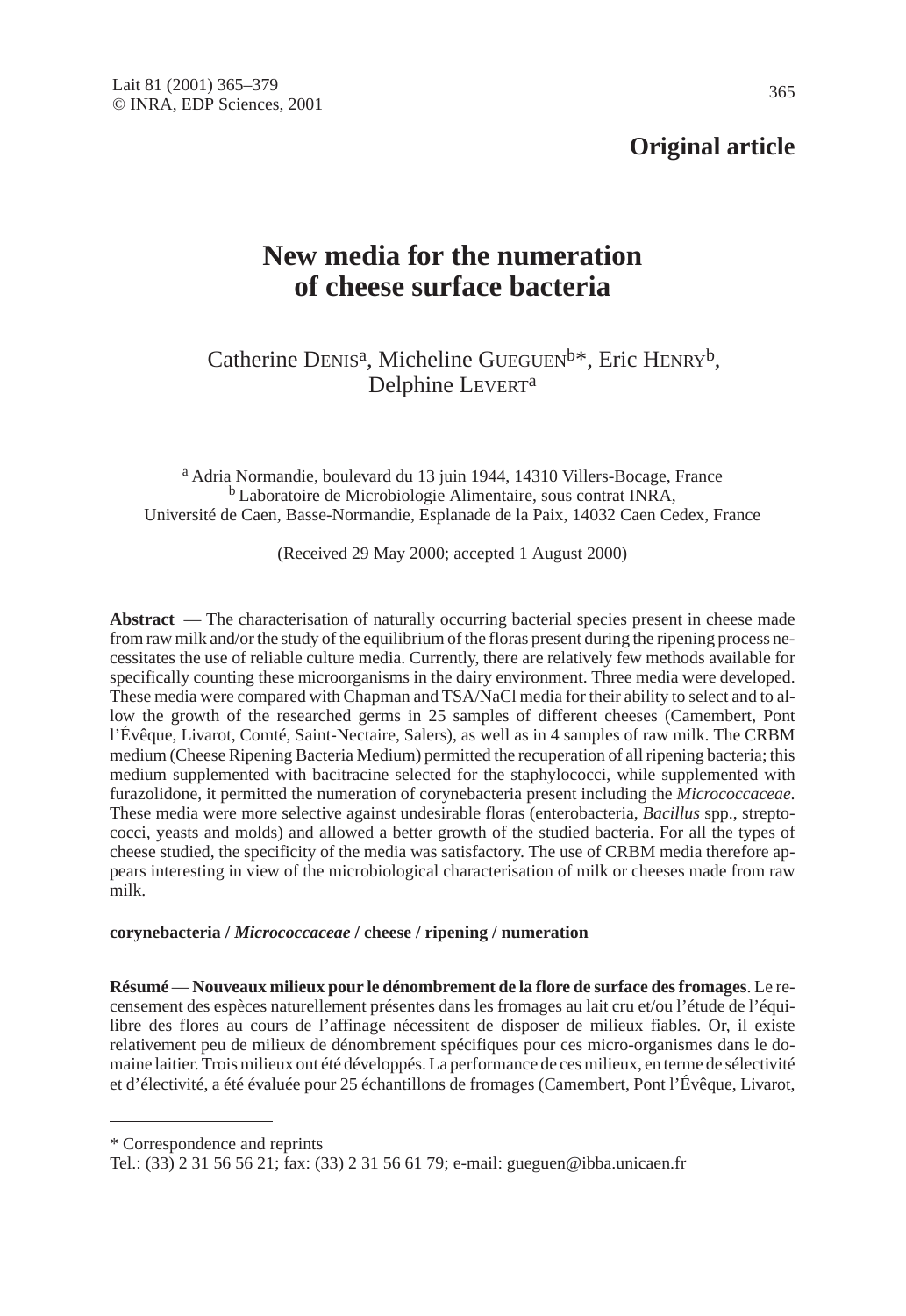Comté, Saint-Nectaire, Salers) et pour 4 échantillons de lait cru, en comparaison avec les milieux Chapman et TSA/NaCl. Le milieu CRBM permettait la récupération des bactéries d'affinage dans leur ensemble ; supplémenté en bacitracine, il sélectionnait les staphylocoques tandis que la furazolidone permettait de dénombrer les bactéries corynéformes, y compris les *Micrococcaceae*. Le milieu CRBM et le milieu CRBM modifié par addition d'antibiotiques étaient plus sélectifs vis-à-vis de flores indésirables (entérobactéries, *Bacillus*, streptocoques, levures-moisissures). Ils présentaient par ailleurs une meilleure électivité vis-à-vis des bactéries d'affinage, la diversité des espèces recensées étant plus importante. Pour tous les fromages étudiés, la spécificité des milieux était satisfaisante. L'utilisation des milieux CRBM apparaît intéressante pour la caractérisation microbiologique des laits ou des fromages au lait cru.

**bactérie corynéforme /** *Micrococcaceae* **/ fromage / affinage / dénombrement**

#### **1. INTRODUCTION**

One of the major concerns of industrial cheese producers is the insufficient taste of the products. Now, the organoleptic characteristics of cheeses are largely linked to the development of the ripening flora.

In comparison to lactic acid bacteria, which have been the subject of numerous studies (for example  $[6–7, 17]$ ), there currently exists relatively few studies towards the ecology of the ripening bacteria present in milk and in their evolution on cheese surfaces. This type of research requires reliable analytical methods for counting, identifying and selecting the microorganisms being studied. This is even more complex as this group is not well defined from a taxonomical point of view and is undergoing constant changes. For example, the *Micrococcus* group has been divided into four genera: *Micrococcus*, *Kocuria*, *Dermacoccus* and *Nesterenkonia* [21]. Recently, it has been proposed to remove the staphylococci from the *Micrococcaceae* family. This family has integrated other genera and has been linked to the corynebacteria [22].

The media described in the literature are especially oriented towards the differentiation of pathogenic staphylococci [3, 5], of clinically originating corynebacteria (potassium tellurite AGAR) or of phytopathogens.

In order to make up for the lack of culture media adapted for cheese originating species, researchers have used media initially directed towards numerating the aerobic mesophilic flora in the food industry (PCA, PCA with milk or modified nutrititive AGAR according to Lenoir [10]), or media used in the medical domain dealing with demanding bacteria (brain heart AGAR [16]; Mueller-Hinton [11]; Colombia AGAR). Sometimes these media have added blood or are further enriched in amino acids, in vitamin complexes or with Tween 80 [20] in order to respond to the nutritional needs of the corynebacteria.

Although these very rich media allow a better recuperation of corynebacteria in comparison with the PCA medium [15], they are lacking in selectivity. The addition of antibiotics generally prevents the growth of yeasts and of Gram-negative flora; however, the undesirable Gram-positive flora (*Streptococcaceae*, *Lactobacillaceae*...) remains, which is a problem especially as certain surface bacteria will grow slower.

Media have been made selective against this undesirable Gram-positive flora by the addition of NaCl on account of the halotolerant character of ripening bacteria present on the surface of cheeses. In this way, the PCA medium enriched with 6.5% NaCl has been used by Accolas et al. [1]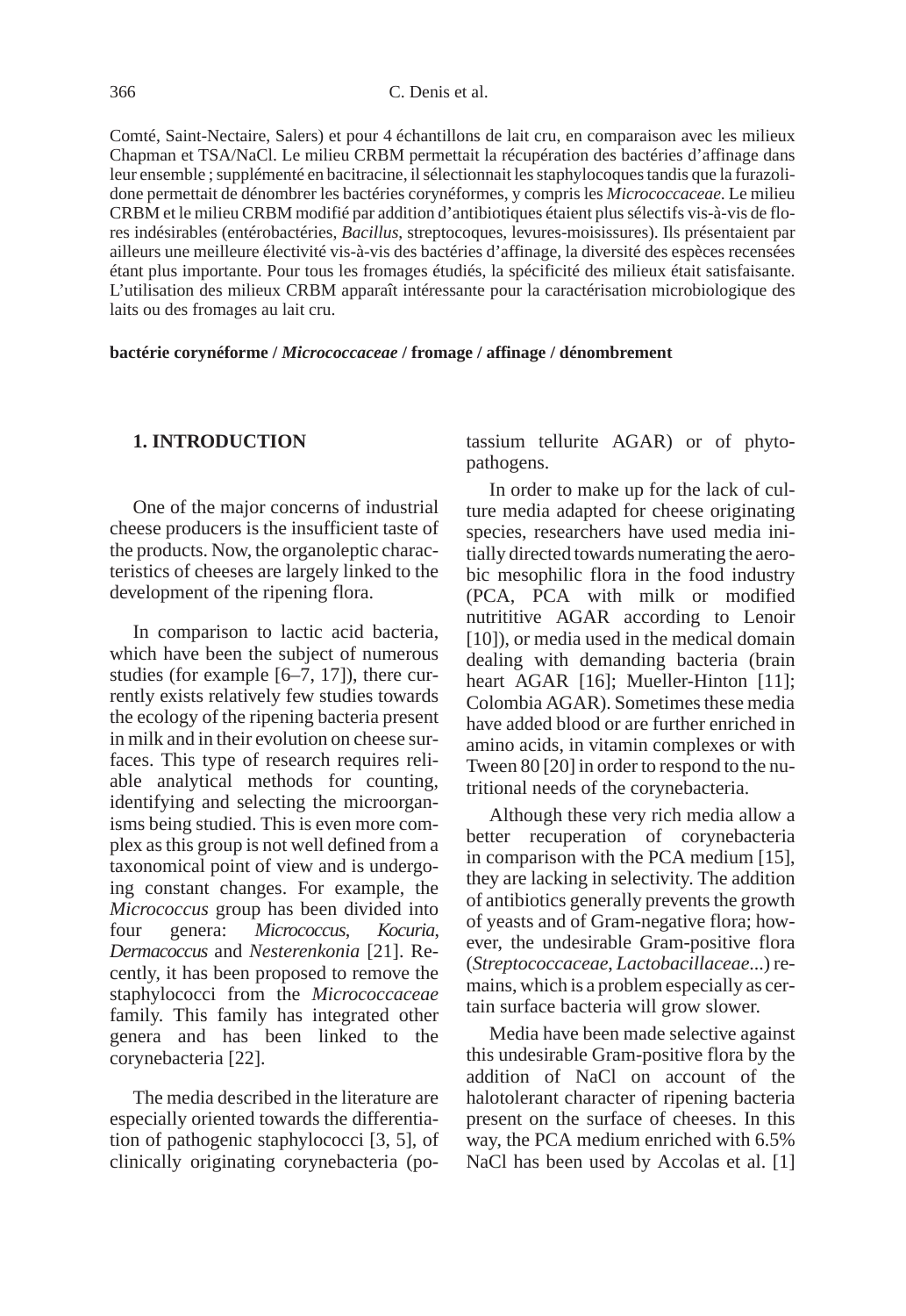for Camembert, while Seiler [19] chose PCA with only 3% NaCl for Cheddar. The Chapman medium, initially used for staphylococci (NaCl content of 7.5%), has also often been used [10] with, in certain cases, the addition of antifungicide like fongizone [12, 13].

Due to the sensitivity of corynebacteria to the acidification of the medium resulting from the development of staphylococci and remaining floras such as lactic acid bacteria and enterococci, numerous authors have buffered the media with calcium carbonate [23, 25] or with phosphate [25].

Other authors have searched for a way to come closer to the physical and chemical conditions present in curdled milk by replacing the carbon source (in general glucose) by sodium lactate [8, 9]. This compound corresponds, in cheese, to the substrate for growth of ripening flora; furthermore, it has the advantage of limiting the acidification of the medium.

The use of these different media shows that it is difficult to have a relatively complete recuperation of the surface flora as well as to analyse the counts, in the frame of ecological microbial studies, as the undesirable flora can sometimes be numerous.

This research has therefore been aimed at optimising three new counting media adapted to cheese: the first being for all surface bacteria, the second for coryneform bacteria (including *Micrococcus* and related genera) and the third for staphylococci.

#### **2. MATERIALS AND METHODS**

## **2.1. Microorganisms and culture conditions**

Ten collection strains were used: 6 *Micrococcaceae* (*Micrococcus luteus* UCMA 741AL, *Kocuria rosea* IP 7115, *Kocuria varians* IP 8173, *Staphylococcus* *caseolyticus* ATCC 13548, *Staphylococcus equorum* IP 103502, *Staphylococcus xylosus* UCMA 852) and 5 coryneform bacteria (*Arthrobacter nicotianae* WS 2231, *Brevibacterium linens* ATCC 9175, *Corynebacterium variabilis* ATCC 33010, *Corynebacterium species* WS 2220, *Microbacterium lacticum* ATCC 8180). Approximately 100 strains of ripening bacteria isolated from milk and diverse types of cheeses were also tested.

Twelve members of the undesirable flora were selected: *Enterococcus faecalis* IP 5855, *Streptococcus bovis* UCMA 5623, *Bacillus subtilis* UCMA 1, *Bacillus cereus* UCMA A30, *Leuconostoc mesenteroides* UCMA 32, *Weissella paramesenteroides* UCMA 235, *Listeria monocytogenes* UCMA 205. Wild strains isolated from dairy products were also studied: *Hafnia alvei*, *E. coli*, *Pseudomonas fluorescens*, *Lactobacillus plantarum*, and *Lactobacillus casei*.

The strains were stored at  $-80$  °C in cryovials in TSBY medium with 15% glycerol.

For each experiment, 2 successive precultures were made in TSBY broth and incubated under agitation for 24–48 h (the cultures were used during the stationary phase).

#### **2.2. Development of the CRBM media (Cheese Ripening Bacteria Media)**

For the development of the base medium, the following components were tested on all or part of the microorganisms: carbon source: D-L sodium lactate (Sigma, St-Quentin Fallavier, France) (60% solution) at 1.5% or 2% with or without the addition of glucose (Prolabo, Fontenaysous-bois, France) (0.5%); nitrogen source: casein tryptopeptone (BBL distributed by AES, Combourg, France) at 1% with or without the addition of yeast extract (BBL)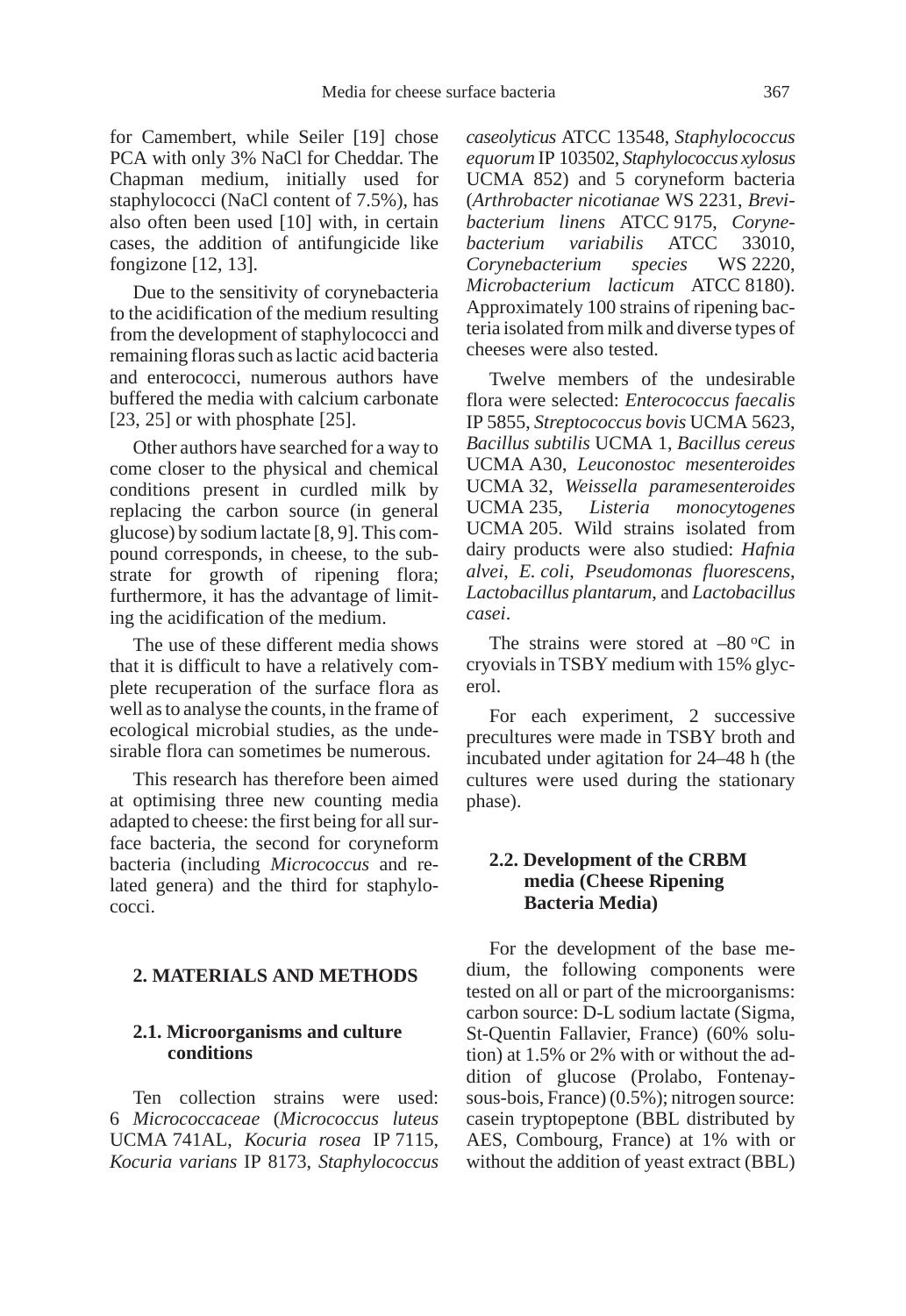(0.7%); Tween 80 (Sigma) at 0.1%; NaCl (Sigma) (0% to 7%); buffers: 50 mmol $\cdot L^{-1}$ Tris (Sigma), 50 mmol $\cdot L^{-1}$  Tris maleate (Sigma), 50 and 200 mmol $\cdot L^{-1}$ , calcium carbonate, 15 and 29 mmol $\cdot L^{-1}$  dipotassium phosphate,  $15 \text{ mmol} \cdot L^{-1}$  dipotassium phosphate (Panreac, Touzart & Matignon, Vitry-sur-Seine, France) +0.2% sodium glycerophosphate (Merck, Fontenay-sousbois, France),  $23 \text{ mmol} \cdot L^{-1}$  dipotassium phosphate +0.25% sodium glycerophosphate; vitamin complex from Kao and Michayluk (Sigma) incorporated at 1% just before use of the medium;  $MgSO<sub>4</sub> 7H<sub>2</sub>O$  (Prolabo) at 0.2% and 0.5%; calcium chloride (Prolabo) CaCl<sub>2</sub> 2H<sub>2</sub>O (0.5 to 2 g for 100 g) or calcium carbonate  $CaCO<sub>3</sub>$  (0.5 to 0.75 g for 100 g); 0.01% choline (Prolabo).

For selectivity of the base medium: natamycine (Delvocid Gist-Brocades, Seclin, France) at 9 and  $18 \text{ mg} \cdot \text{L}^{-1}$ ; nalidixic acid Sigma at 40 and 60 mg $L^{-1}$ ; lithium chloride at 0.5% and 1.5%.

For the development of media for the differentiation of cheese ripening bacteria: bacitracine (Sigma) 5 and 40 mg $\text{L}^{-1}$  or furazolidone (Sigma) 1 and 20 mg $L^{-1}$  (the furazolidone solution is prepared in acetone and conserved away from light).

Once optimised, the CRBM base medium was composed of the following compounds  $(g \cdot L^{-1})$ , in order of incorporation: dipotassium phosphate, 5; sodium lactate  $(60\% \text{ solution})$ , 33.4; MgSO<sub>4</sub> 7H<sub>2</sub>O, 2; tryptone, 10; yeast extract, 7; NaCl, 50; Tween 80, 1; agar agar, 15; adjusted to pH 7.3 and autoclaved at  $120 \degree C$ , 15 min.

Two antibiotics were added at the moment of usage of the medium: natamycine 9 mg $\cdot$ L<sup>-1</sup> and nalidixic acid 40 mg $\cdot$ L<sup>-1</sup>, for the elimination of the fungal flora, Gram-negative bacteria and *Bacillus* respectively.

Incubation was carried out in aerobic conditions at  $25 \,^{\circ}\text{C}$  for 5 d, then at room temperature and daylight for 4 to 15 d to allow for maximum development of colonies and pigmentation. Given the incubation conditions, 20 mL of media was put into 90 mm diameter Petri dishes.

#### **2.3. Reference media**

Two media were compared: Chapman medium (BK O30, Biokar, Pantin, France) with or without a supplement of 2.5% of yeast extract (AEB 171 106, AES, Combourg, France) and TSA (Tryptone Soja Agar) medium (AEB 152 852, AES, Combourg, France) enriched with NaCl (5%) and with natamycine (9 mg $\cdot L^{-1}$ ).

The Chapman medium with a concentration of 7.5% NaCl is usually used for the numeration of the halotolerant flora in dairy products. This medium has been tested with or without a supplement of yeast extract because of the nutritional requirements of corynebacteria. For the same reasons, TSA medium has been preferred to PCA medium. TSA medium is enriched with 5% NaCl as for the CRBM medium to allow a better recovery of surface bacteria which are less salt resistant. Natamycine  $(9 \text{ mg} \cdot \text{L}^{-1})$  is also added to TSA/NaCl medium.

Incubation conditions were identical to those used for the CRBM media.

## **2.4. Origin and preparation of samples**

For the comparison between the CRBM and Chapman media: 4 raw milk samples from Basse-Normandie with a quality level super A  $\leq 50000$  germs per mL and < 25 000 somatic cells per mL) and 8 samples of ripened cheeses made from raw milk (Comté, Pont l'Évêque, Livarot, Camembert) obtained from different sellers were tested.

For the comparison between the CRBM and TSA/NaCl media: 17 samples of either industrial or farm cheeses (Comté, Pont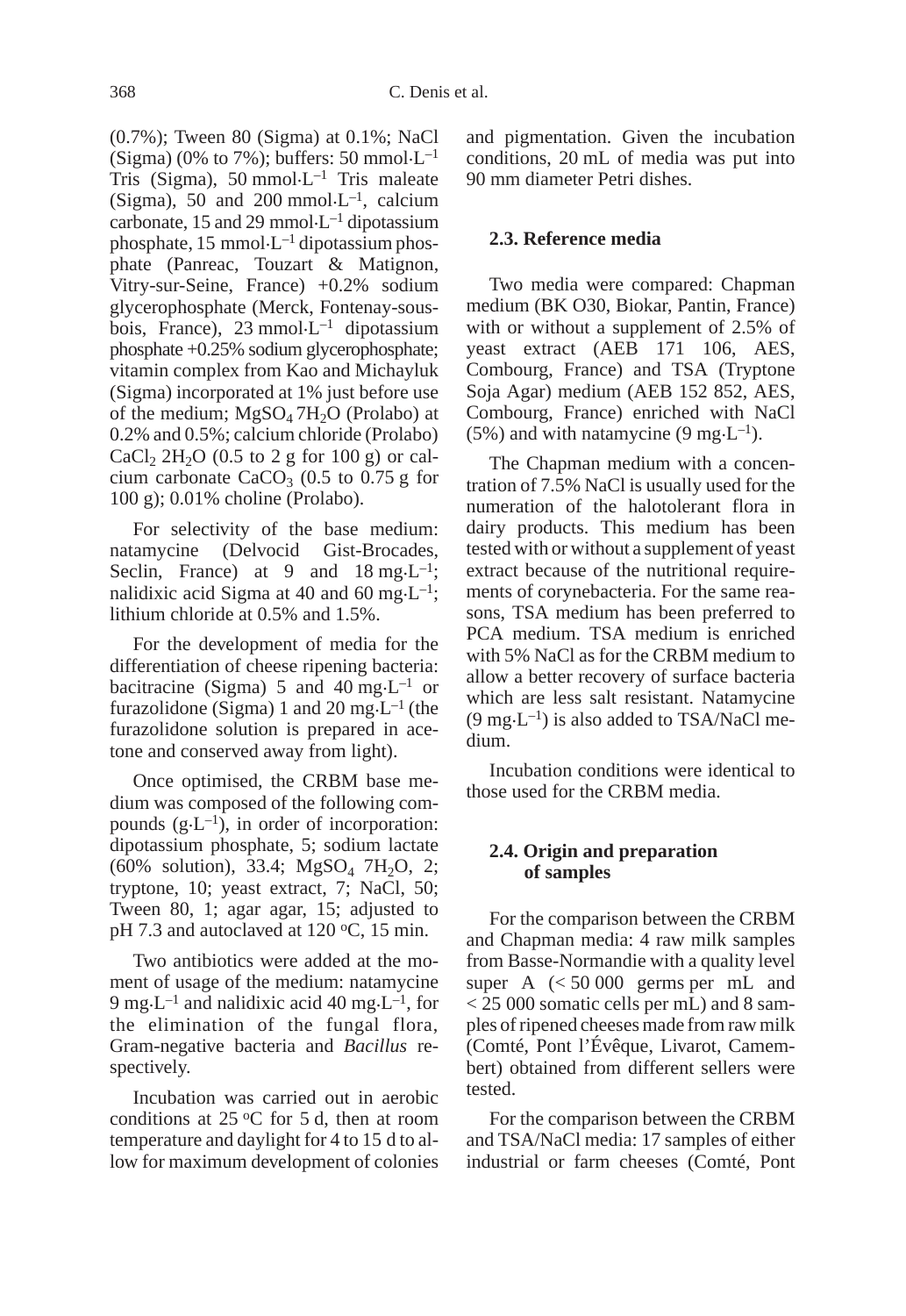l'Évêque, Livarot, Camembert, Salers and Saint-Nectaire) were collected at different stages of the ripening process at the production sites.

The analyses were carried out on 10 mL of milk diluted to 1/10 in tryptone-salt or on 10 g of cheese rind diluted to 1/10 in a solution of dipotassium phosphate.

#### **2.5. Microbial numeration**

The cultures were plated on the surface of the media using a spiral plater. After the incubation period, the numeration was performed on Petri dishes showing a good separation of colonies (between 30 and 300 colonies per plate). The diverse types of colonies that appeared were counted according to their speed of appearance and their traits (morphology, pigmentation, opaqueness).

#### **2.6. Phenotypic identification test**

The square root corresponding to the number of each type of colony was taken in each type of medium. A primary purification was done by two successive isolations on TSA medium.

The identification of more than 900 isolates was carried out by following these criteria:

- mobility and morphology on fresh culture (24 to 48 h) and old culture (1 week) in a way to observe an eventual change (Mulder and Antheunisse, 1963; cited by Richard and Zadi [14]);
- Gram coloration on young culture;
- for the Gram-positives: (i) if catalase positive cocci, a differentiation test using antibiotics was used (furazolidone  $20 \mu$ g.mL<sup>-1</sup> + bacitracine 0.04 UI according to Bergère and Tourneur [4] and inoculation of an API 20 or 32 Staph gallery (Biomérieux, Lyon, France), (ii) if catalase negative cocci, they were as-

sumed to be enterococci or streptococci, (iii) if bacilli, a catalase test was first used to differentiate between lactobacilli and coryneforms, then the coryneforms were studied using the API Coryne system (Biomérieux, Lyon, France).

#### **2.7. Statistical analysis**

To compare the numerations on the different media, a mean comparison test (statgraphics plus) has been done. Twelve samples have been analysed for the comparison between CRBM and Chapman, and 17 samples for the comparison between CRBM and TSA/NaCl with 2 repetitions for each sample.

#### **3. RESULTS**

## **3.1. Validation of CRBM medium in milk and cheese: comparison between the Chapman and TSA/NaCl media**

#### *3.1.1. Quantitative aspect: numeration*

Numerations on Chapman and CRBM media showed that the bacterial population<br>was between  $7.9 \times 10^2$  and  $6.4 \times$ was between  $7.9 \times 10^2$  and  $6.4 \times$  $10^3$  CFU·mL<sup>-1</sup> for the 4 raw milks, between  $3.5 \times 10^{9}$  and  $3.3 \times 10^{10}$  CFU.g<sup>-1</sup> for the samples of ripened Pont l'Évêque, Livarot and Comté and a bit less high for Camembert.

Numerations on TSA/NaCl and CRBM media showed that the population was between  $2.4 \times 10^8$  and  $8.3 \times 10^{10}$  CFU $\cdot$ g<sup>-1</sup>, but variations were observable according to the cheese studied and its ripening level (Tab. I).

No significant difference at a threshold of  $P = 0.05$  was observed between CRBM medium and the two reference media. Moreover, the CRBM medium showed a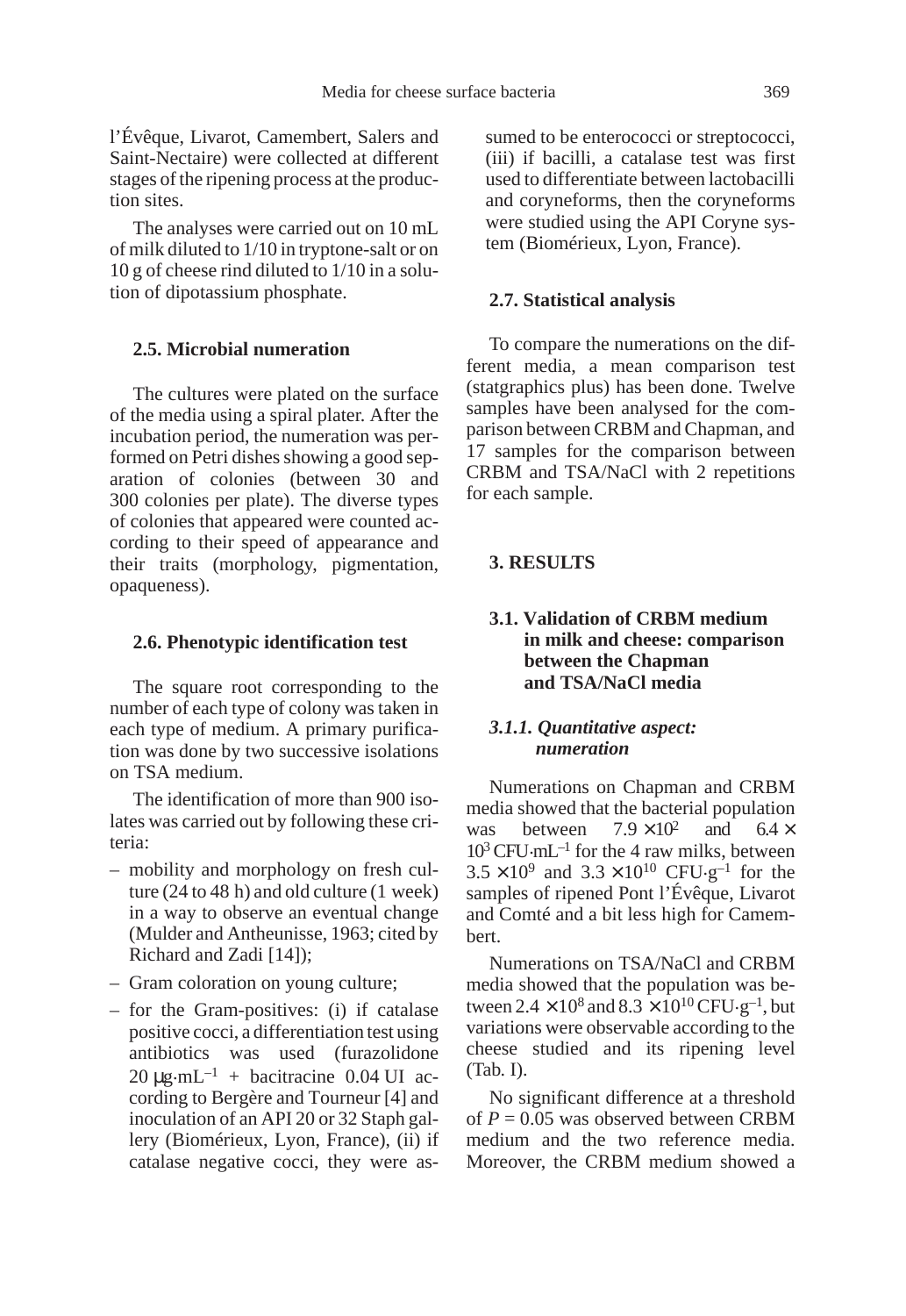| Cheese         | Origin                    | <b>CRBM</b>          | TSA/NaCl             |
|----------------|---------------------------|----------------------|----------------------|
| Pont l'Évêque  | industrial / ripened      | $7.7 \times 10^8$    | $7.3 \times 10^8$    |
|                | industrial / half-ripened | $5.9 \times 10^{9}$  | $9.3 \times 10^{9}$  |
|                | farm / ripened            | $2.4 \times 10^8$    | $5.5 \times 10^{8}$  |
|                | farm / half-ripened       | $1.2 \times 10^{10}$ | $1.3 \times 10^{10}$ |
| Livarot        | industrial / ripened      | $7.1 \times 10^{9}$  | $1.2 \times 10^{10}$ |
|                | industrial / half-ripened | $1.1 \times 10^{10}$ | $1.5 \times 10^{10}$ |
|                | farm / ripened            | $4 \times 10^{10}$   | $8.3 \times 10^{10}$ |
|                | farm / half-ripened       | $2.4 \times 10^{10}$ | $2.6 \times 10^{10}$ |
| Camembert      | industrial / ripened      | $2.6 \times 10^{9}$  | $8.5 \times 10^{9}$  |
|                | industrial / half-ripened | $3.4 \times 10^{9}$  | $5.9 \times 10^{9}$  |
|                | farm / ripened            | $4.9 \times 10^{8}$  | $7.1 \times 10^8$    |
|                | farm / half-ripened       | $1.3 \times 10^{9}$  | $2.4 \times 10^{9}$  |
| Comté          | 4 months ripening         | $5.9 \times 10^{9}$  | $7.7 \times 10^{9}$  |
|                | 6 months ripening         | $5.3 \times 10^{9}$  | $7.3 \times 10^{9}$  |
|                | 13 months ripening        | $3.3 \times 10^{10}$ | $5.7 \times 10^{10}$ |
| Saint-Nectaire | ripened                   | $1.6 \times 10^{10}$ | $3.1 \times 10^{10}$ |
| <b>Salers</b>  | ripened                   | $4.7 \times 10^{9}$  | $7.7 \times 10^{9}$  |

**Table I.** Comparison of counts of cheese surface bacteria on CRBM and TSA/NaCl media.

superior size of colonies, more marked pigmentation and a larger variety of morphologies.

## *3.1.2. Qualitative aspect: medium selectivity and diversity of the collected species*

## *3.1.2.1. Comparison between Chapman medium supplemented or not with yeast extract and CRBM medium*

The comparison between Chapman and CRBM media was carried out, on one hand, by studying the proportions between micrococci/staphylococci, coryneform bacteria (rods) and undesirable floras and, on the other hand, by studying the intensity of colony pigmentation.

The proportions between floras differed from one medium to another (Figs. 1 and 2).

Overall, the CRBM medium was much more selective than the Chapman media was.

The nature of the counted undesirable germs differed according to the medium (lactic acid bacteria and enterococci on CRBM with small colonies easy to spot; yeasts and *Bacillus* spp. essentially on Chapman medium).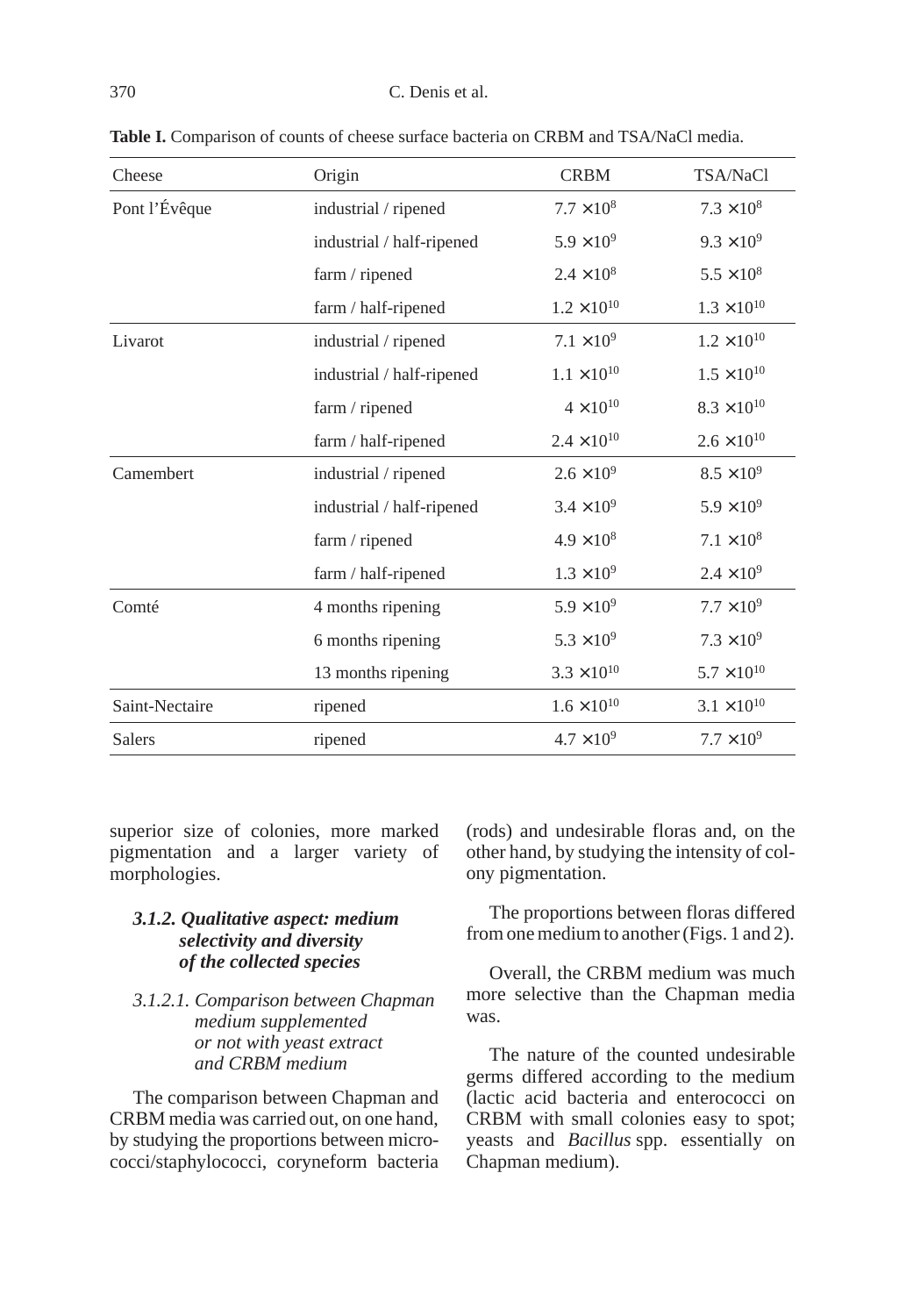

**Figure 1.** Distribution of the counted floras from raw milk on CRBM and Chapman media (average of the results obtained for 4 samples of milk obtained from 4 different farms).



**Figure 2.** Distribution of the counted floras from cheeses on CRBM and Chapman media (average of the results obtained for 8 cheeses: Pont l'Évêque, Livarot, Camembert, Comté).

Concerning the surface bacteria, whose pigmentation on CRBM medium was more pronounced, the coryneforms were predominant. Furthermore, the *Staphylococcus* spp. were more frequent than the *Micrococcus* spp.

The phenotypic characterisation of more than 200 isolates systematically permitted us to take an inventory of more biotypes on CRBM medium (7 to 18) than on Chapman medium (2 to 11) (Tab. II). From the 200 isolates, 84 strains representative of the different biotypes were frozen at  $-80$  °C and were used in a growth test in the presence of NaCl (5 to 7.5%). The majority of the isolates resisted at 7.5% NaCl but 4 of them isolated from CRBM medium were sensitive to levels greater than 6% of salt and therefore would not have been detected on Chapman medium.

CRBM medium gave a more complete listing of the different species present due to its ability to have a better bacterial growth and diversity.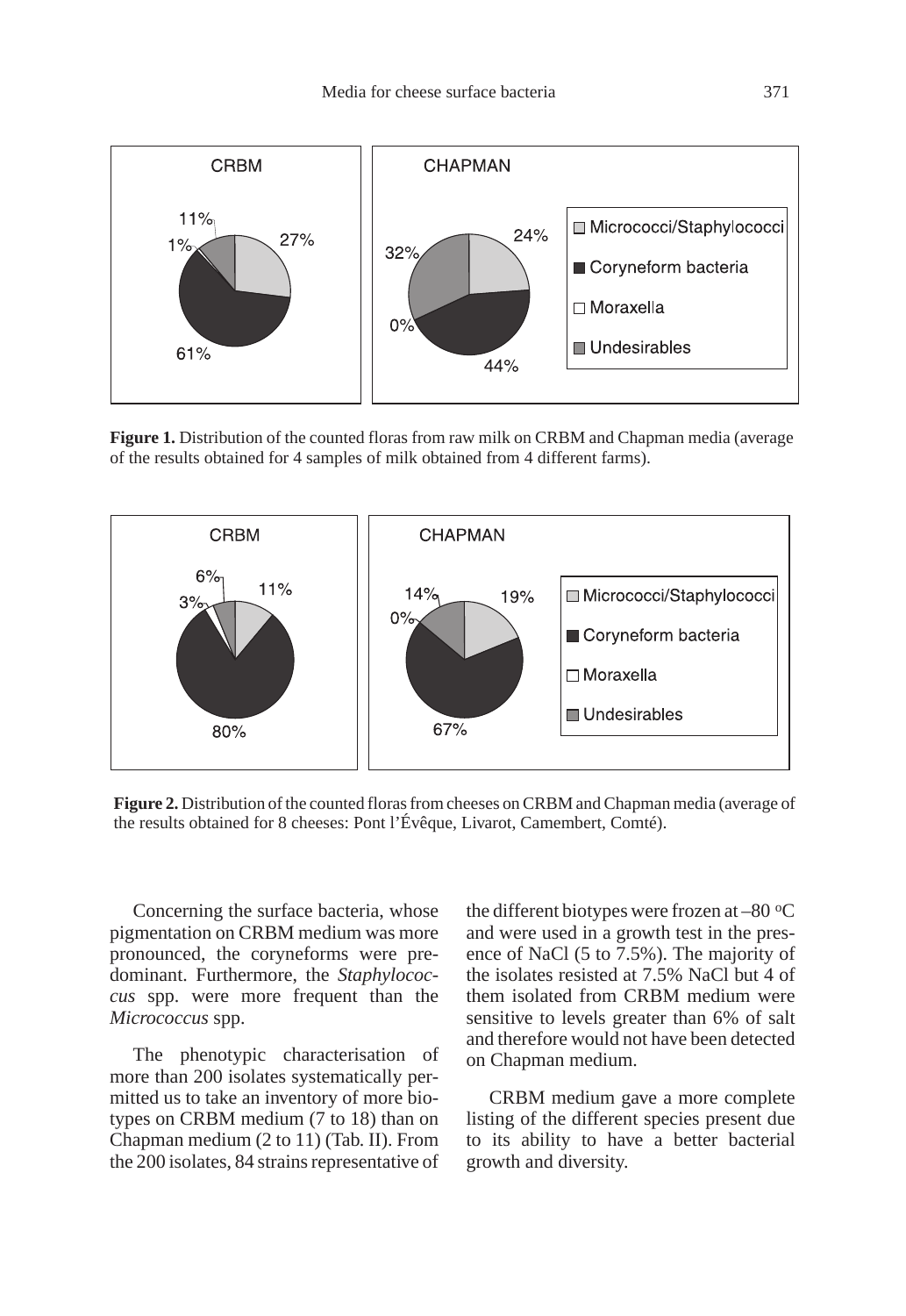| Origin        | Chapman                                                                                                                               | <b>CRBM</b>                                                                                                                                                                  |  |  |
|---------------|---------------------------------------------------------------------------------------------------------------------------------------|------------------------------------------------------------------------------------------------------------------------------------------------------------------------------|--|--|
| Raw milk      | <i>Brevibacterium</i> (1)<br>Corynebacterium (6)<br>Staphylococcus lentus (1)<br>St. saprophyticus (2)<br>St. xylosus(1)              | <i>Brevibacterium</i> (3)<br>Corynebacterium (7)<br>Staphylococcus lentus (1)<br>St. hyicus (2)<br>St. sciuri (2)<br>Micrococcus sp.(2)<br>Moraxella (1)                     |  |  |
| Comté         | <i>Brevibacterium</i> (4)<br>Corynebacterium (2)                                                                                      | <i>Brevibacterium</i> (4)<br>Corynebacterium (1)<br>Staphylococcus capitis (1)<br><i>Kocuria varians</i> (1)<br>Moraxella (1)                                                |  |  |
| Pont l'Évêque | <i>Brevibacterium</i> (1)<br>Corynebacterium (1)<br>Staphylococcus capitis (1)<br><i>St. sciuri</i> $(1)$<br><i>St. xylosus</i> $(1)$ | <i>Brevibacterium</i> (2)<br>Corynebacterium (1)<br>Staphylococcus sciuri (1)<br><i>St. xylosus</i> $(1)$<br>Kocuria varians (2)<br>Kocuria rosea (1)                        |  |  |
| Livarot       | <i>Brevibacterium</i> (2)<br>Corynebacterium (1)<br>Staphylococcus capitis (1)<br><i>St. saprophyticus</i> (2)                        | <i>Brevibacterium</i> (6)<br>Corynebacterium (6)<br>Kocuria varians (7)                                                                                                      |  |  |
| Camembert     | Corynebacterium (1)<br>Staphylococcus capitis (1)                                                                                     | Brevibacterium (2)<br>Corynebacterium (1)<br><i>Staphylococcus sp.</i> (1)<br><i>St. xylosus</i> $(2)$<br><i>St. sciuri</i> (1)<br><i>St. capitis</i> $(1)$<br>Moraxella (1) |  |  |

**Table II**. Identification of the surface bacteria isolated from raw milk and cheeses; ( ) number of different biotypes.

## *3.1.2.2. Comparison between TSA/NaCl and CRBM media*

The comparison between TSA/NaCl and CRBM media was based on colony pigmentation (once again more prominent on CRBM medium), the selectivity against the undesirable floras and on the proportions of *Micrococcus* spp. and corynebacteria as well as *Staphylococcus* spp. (Fig. 3). For 2 cheeses, Salers and Saint-Nectaire, no undesirable flora was detected on the medium. For the other cheeses, Pont l'Évêque, Livarot, Camembert and Comté, the undesirable flora level was lower on CRBM medium (20%, 1%, 26% and 18% respectively) than on TSA/NaCl medium (34%, 14%, 42% and 34% respectively). The nature of the detected undesirable flora is described in Table III. The CRBM medium was more selective than the TSA/NaCl medium. For the TSA/NaCl medium, the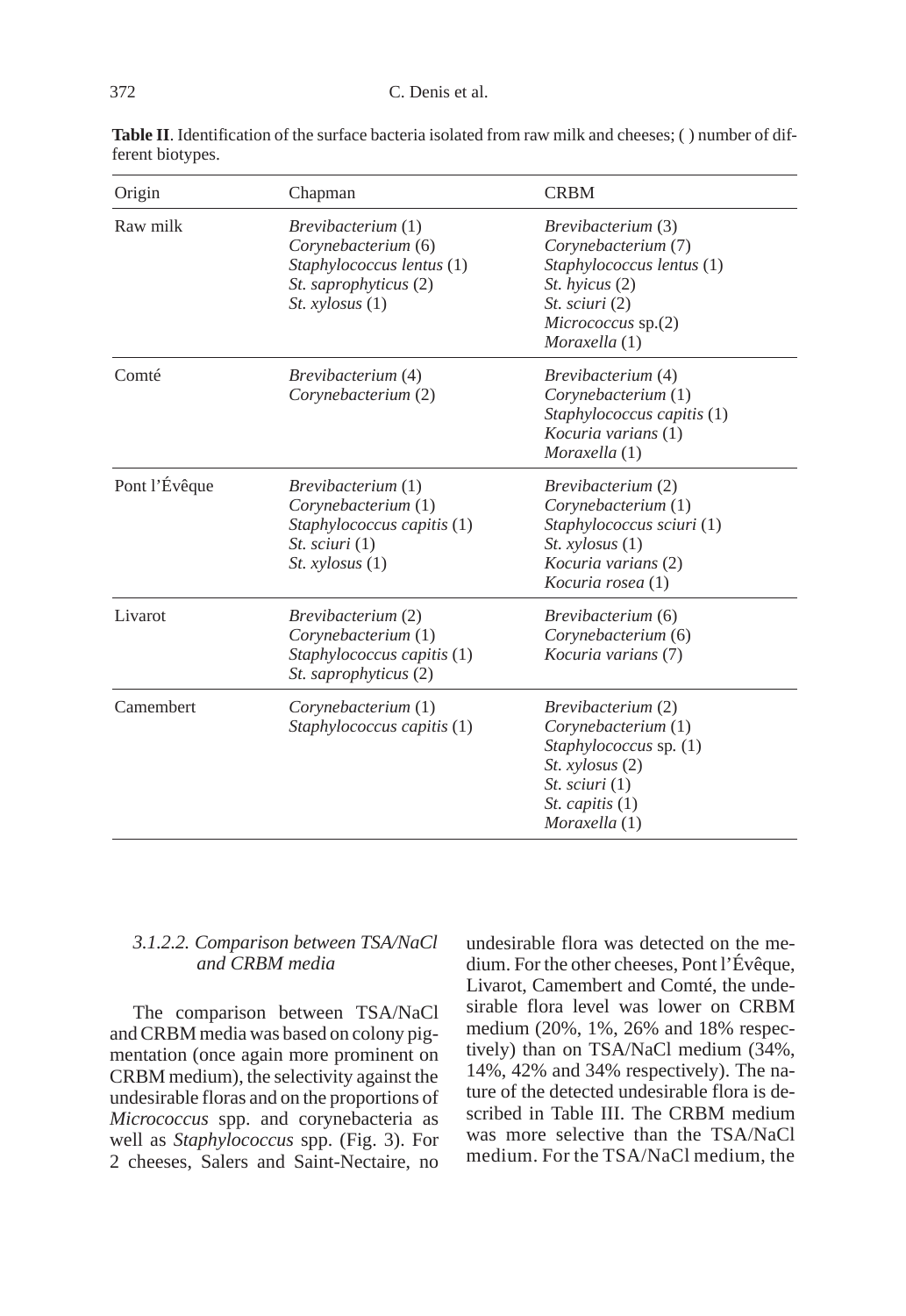

**Figure 3.** Distribution of the counted floras from cheeses on CRBM and TSA/NaCl media (Comté: average of the results obtained for 3 cheeses; Pont l'Évêque, Livarot, Camembert: average result from 4 cheeses). ■ Corynebacteria / *Micrococcus*, □ *Staphylococcus*, ■ Undesirable flora.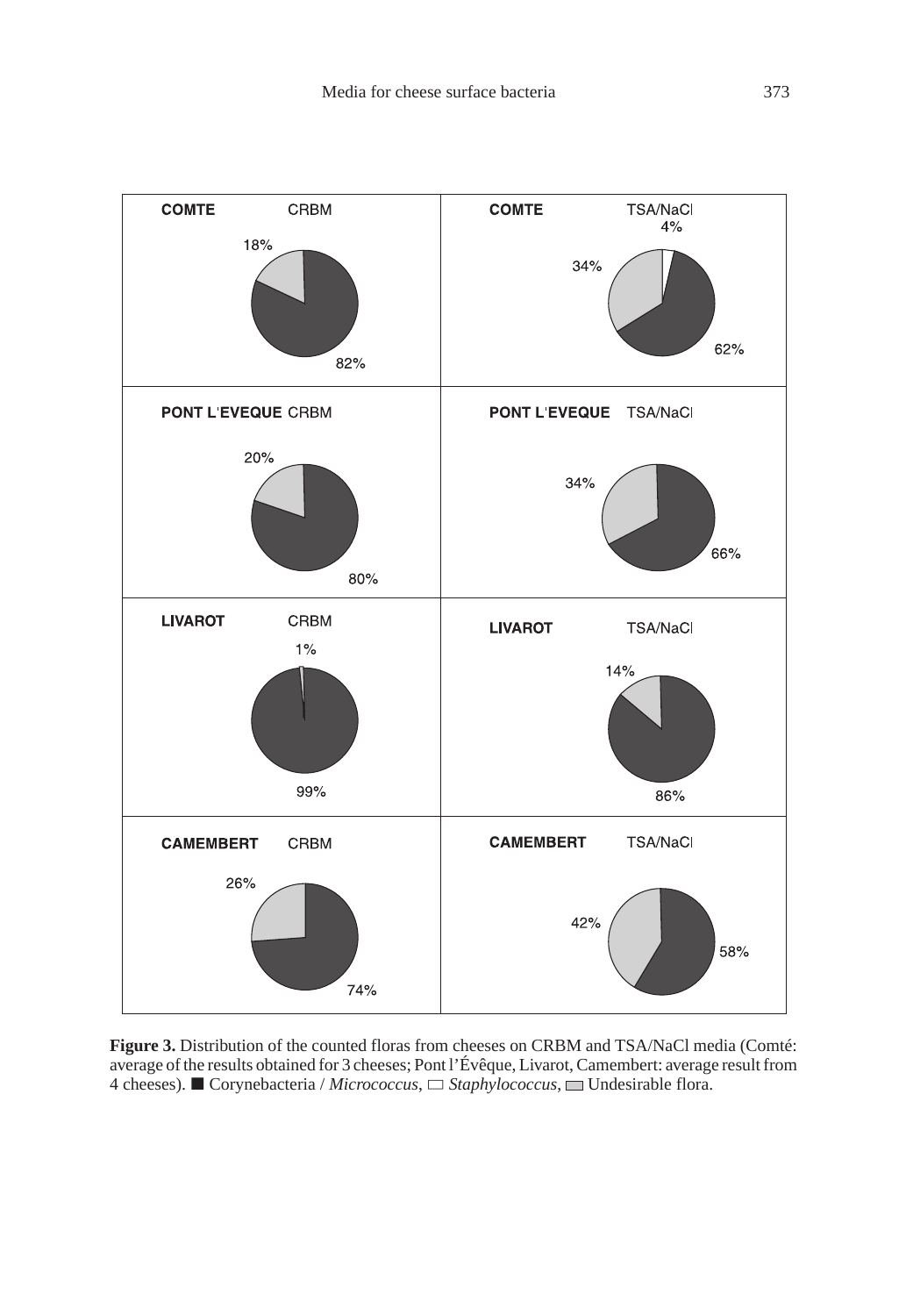| Cheese $(1)$   |                                               | Medium $(2)$                                        |                           |                                |  |
|----------------|-----------------------------------------------|-----------------------------------------------------|---------------------------|--------------------------------|--|
|                | TSA/NaCl                                      | <b>CRBM</b>                                         | CRBM/furazolidone         | CRBM/bacitracine               |  |
| Pont l'Évêque  | <b>B</b> 2<br><b>EB</b> 18<br>EC <sub>6</sub> | EC <sub>1</sub>                                     |                           | <b>B</b> 8<br><b>EB 28</b>     |  |
|                | $Y_{9}$                                       | Y 19                                                | Y 24                      | Y 15                           |  |
| Livarot        | EB <sub>9</sub><br>L <sub>5</sub>             | EB < 1<br>Y < 1                                     |                           | <b>B</b> 15<br>EB 74<br>Y 11   |  |
| Camembert      | EB 12<br>EC <sub>9</sub><br>L 12<br>Y 9       | EB < 1<br>EC <sub>2</sub><br>L <sub>23</sub><br>Y 1 | L <sub>5</sub><br>Y 5/M 8 | B < 1<br>EB 33<br>EC 22<br>M 2 |  |
| Comté          | L 32<br>Y <sub>2</sub>                        | L16<br>Y 2                                          | L 25                      | EB 19<br>L 28                  |  |
| Saint-Nectaire | no undesirable floras                         |                                                     |                           |                                |  |
| <b>Salers</b>  | no undesirable floras                         |                                                     |                           |                                |  |

**Table III**. Distribution of the undesirable floras (percentage of growing microorganisms); B, *Bacillus*, EB, enterobacteria, EC, enterococci, L, lactobacilli, M, Molds, Y, Yeast.

(1) Pont l'Évêque, Livarot and Camembert (average of the results obtained for 4 samples), Comté (average of

the results obtained for 3 samples), Saint-Nectaire and Salers (one sample).<br>(2) CRBM with nalidixic acid (40 mg·L<sup>-1</sup>) and natamycine (9 mg·L<sup>-1</sup>); CRBM/furazolidone (10 mg·L<sup>-1</sup>) with natamycine (9 mg $L^{-1}$ ); CRBM/bacitracine (30 mg $L^{-1}$ ) with natamycine (9 mg $L^{-1}$ ) for Pont l'Évêque, Livarot and Camembert and with nalidixic acid  $(40 \text{ mg} \cdot \text{L}^{-1})$  and natamycine  $(9 \text{ mg} \cdot \text{L}^{-1})$  for Comté, Salers and St-Nectaire.

undesirable flora was principally represented by lactobacilli, enterobacteria and yeasts while with the CRBM medium, it was essentially lactobacilli and yeasts but in lower numbers.

Concerning the surface flora, the examined samples of Pont L'Évêque, Livarot and Camembert showed a large dominance of *Micrococcus* spp. and corynebacteria over the staphylococci on either TSA/NaCl or CRBM medium. For the Comté, Saint-Nectaire and Salers samples, the staphylococci, although in a minority, represented 0.3% to 16% of the cheese ripening bacterial population (Fig. 4).

## **3.2. Differentiation within the surface floras: validation of the CRBM/furazolidone and CRBM/bacitracine media**

The sensitivity of the collection strains and of the cheese originating strains towards the two antibiotics was studied with the intention of differentiating the micro-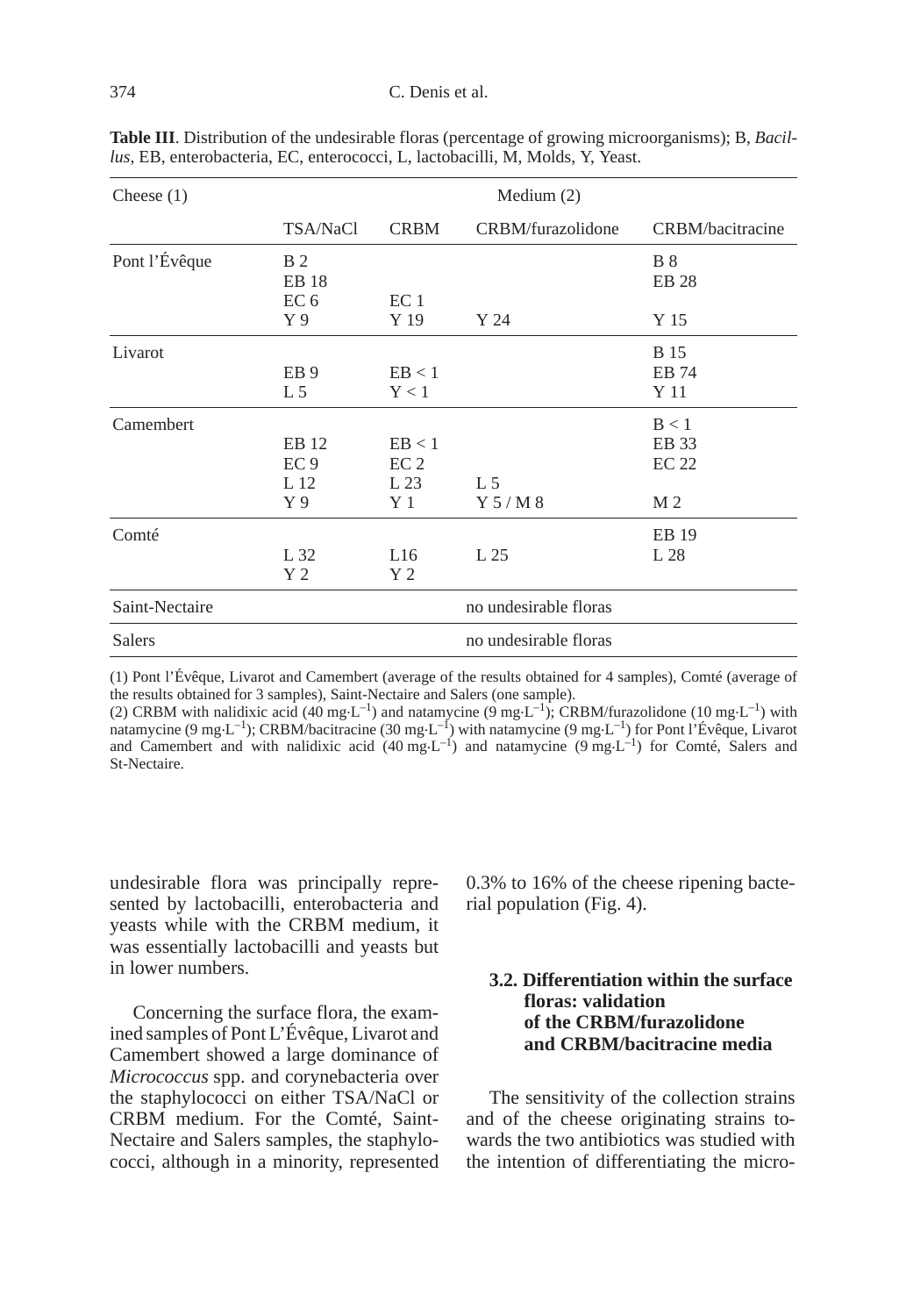

**Figure 4.** Distribution of the counted floras from the cheeses on CRBM, CRBM modified and TSA / NaCl media. Livarot, Pont l'Évêque and Camembert: average of the results obtained for 4 samples of cheese (2 different sites and 2 degrees of ripening: half-ripened and ripened); Comté: average of the results obtained for one site of production and 3 durations of ripening; Saint-Nectaire and Salers: one sample of each ripened cheese.  $\blacksquare$  Corynebacteria / *Micrococcus*,  $\Box$  *Staphylococcus*,  $\blacksquare$  Undesirable flora.  $1 = TSA + NaCl(5\%)$  with natamycine,  $2 = CRBM$  with nalidixic acid and natamycine,  $3 =$  $CRBM /$  furazolidone with natamycine,  $4 = CRBM /$  bacitracine with natamycine.

bial groups composing the bacterial flora present on the surface of cheeses.

## *3.2.1. Validation of CRBM + furazolidone medium*

Tested with either collection or cheese collected pure strains, the CRBM medium with furazolidone (10 mg $\cdot L^{-1}$ ) inhibited all staphylococci strains while recuperation levels of *Micrococcus* / *Kocuria* spp. and corynebacteria were 80% to 100% (Tab. IV). A decrease in concentration of furazolidone  $(5 \text{ mg} \cdot \text{L}^{-1})$  did not improve the performance of the medium; rather it allowed a growth of 40% of the staphylococci strains.

A furazolidone concentration of  $10 \text{ mg-L}^{-1}$  was kept for the validation of the medium for cheese. Taking into account the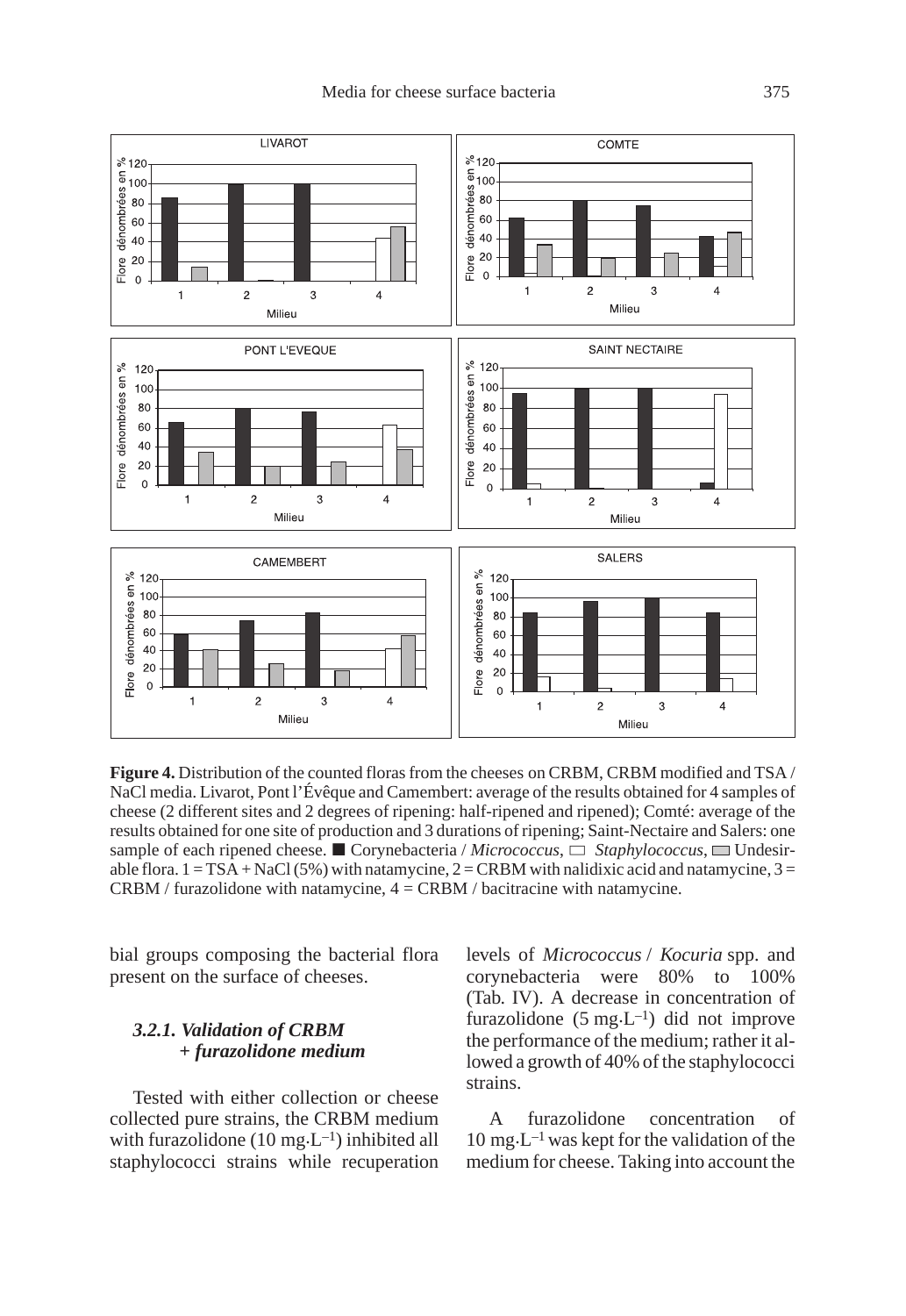| Genus            | Origin      | $\mathbf{N}^{\,(1)}$ | <b>Addition to CRBM:</b>        |                                                           |                                             |                                             |
|------------------|-------------|----------------------|---------------------------------|-----------------------------------------------------------|---------------------------------------------|---------------------------------------------|
|                  |             |                      | $5 \text{ mg} \cdot L^{-1}$     | $10 \text{ mg} \cdot L^{-1}$<br>furazolidone furazolidone | $30 \text{ mg} \cdot L^{-1}$<br>bacitracine | $40 \text{ mg} \cdot L^{-1}$<br>bacitracine |
| Staphylococcus   | Collection  | 8                    | $\Omega$                        | $\overline{0}$                                            | $8^{(2)}$ (100 <sup>(3)</sup> )             | $8^{(2)}$ (100 <sup>(3)</sup> )             |
|                  | Cheese      | 24                   | $13^{(2)}$ (54 <sup>(3)</sup> ) | $\overline{0}$                                            | $19^{(2)}$ (79 <sup>(3)</sup> )             | $17^{(2)}$ (71 <sup>(3)</sup> )             |
|                  | Total       | 32                   | $13^{(2)}$ (40 <sup>(3)</sup> ) | $\theta$                                                  | $27^{(2)}$ (84 <sup>(3)</sup> )             | $25^{(2)}$ (78 <sup>(3)</sup> )             |
| Micrococcus      | Collection  | 3                    | 3(100)                          | 3(100)                                                    | $\theta$                                    | $\overline{0}$                              |
| and related      | Cheese      | 19                   | 15(79)                          | 15(79)                                                    | $\Omega$                                    | $\Omega$                                    |
| genera           | Total       | 22                   | 18 (82)                         | 18 (82)                                                   | $\overline{0}$                              | $\Omega$                                    |
| <b>B.</b> linens | Collection  | 1                    | 1(100)                          | 1(100)                                                    | $\overline{0}$                              | $\overline{0}$                              |
|                  | Cheese      | 14                   | 14 (100)                        | 14 (100)                                                  | 1(7)                                        | 1(7)                                        |
|                  | Total       | 15                   | 15 (100)                        | 15 (100)                                                  | 1(7)                                        | 1(7)                                        |
| Corynebacteria   | Collection  | 5                    | 4(80)                           | 4(80)                                                     | $\Omega$                                    | $\theta$                                    |
|                  | Milk/Cheese | 52                   | 44 (85)                         | 44 (85)                                                   | 2(4)                                        | 2(4)                                        |
|                  | Total       | 57                   | 48 (84)                         | 48 (84)                                                   | 2(3)                                        | 2(3)                                        |

**Table IV**. Behaviour of *Staphylococcus* and corynebacterial strains (including *Micrococcaceae*) in the presence of furazolidone or bacitracine.

 $(1)$  Number of strains tested;  $(2)$  number of growing strains;  $(3)$  percentage of growing strains.

inhibitory character of the furazolidone towards certain undesirable bacteria, natamycine was added in the base medium but not nalidixic acid.

The growth of enterobacteria, *Bacillus* spp*.* and *Staphylococcus* spp. was inhibited. The medium was therefore specific towards the *Micrococcus/Kocuria* and corynebacteria genera (Fig. 4). Lactobacilli sometimes interfered on the medium but the colonies (small and translucid) were easily detected. On the other hand, yeasts were able to develop in spite of the use of natamycine.

## *3.2.2. Validation of CRBM + bacitracine medium*

On the pure cultures, the CRBM medium with bacitracine (30 mg $\cdot L^{-1}$ ) allowed the elimination of all micrococci and related genera strains as well as 96% of the corynebacteria strains; the recuperation level of the staphylococci strains was 80% to 100% (Tab. IV). A lower concentration in bacitracine ( $25 \text{ mg} \cdot L^{-1}$ ) did not increase this rate, but instead 20% of micrococci strains and 14% of corynebacteria strains developed (results not shown). An increase of the bacitracine concentration  $(40 \text{ mg} \cdot \text{L}^{-1})$ gave a larger inhibition of the corynebacteria but also further limited the recuperation of the staphylococci (Tab. IV).

With the cheeses, the CRBM medium containing bacitracine  $(30 \text{ mg} \cdot \text{L}^{-1})$  was first tested without nalidixic acid. Under these conditions, the medium lacked selectivity against the undesirable floras. Contrary to the furazolidone, the bacitracine was not able on its own to eliminate Gram-negative bacteria and *Bacillus* spp. The comparison between the CRBM/baci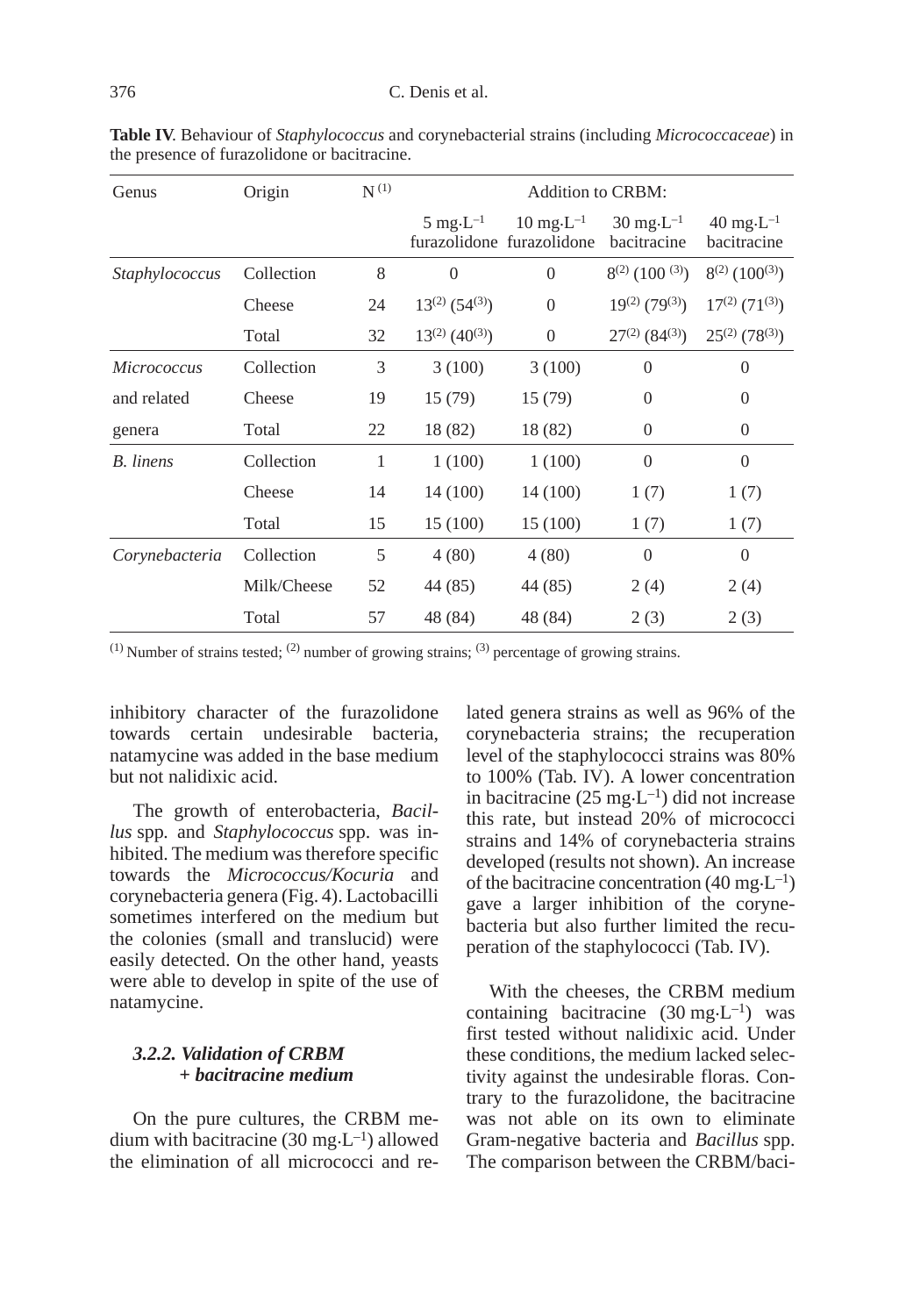tracine medium with and without nalidixic acid was carried out for 3 different cheeses (results not presented) and confirmed that the incorporation of nalidixic acid in this medium is recommended.

The efficiency of the bacitracine supplementation for recuperating the staphylococci is illustrated by Figure 4. Being the minority in all the cheese samples analysed, they represented up to 95% of the counted flora on CRBM/bacitracine.

#### **4. DISCUSSION**

The performance of the CRBM medium was compared to that of two other media currently used for the numeration of cheese surface bacteria. The Chapman medium was relatively selective on account of the high level of NaCl  $(75 \text{ g} \cdot \text{L}^{-1})$  but it did not include antibiotics; the composition of the TSA/NaCl medium was closer to that of CRBM in terms of selective compounds (NaCl 50  $g \cdot L^{-1}$  and addition of natamycine  $9 \text{ mg} \cdot L^{-1}$ ).

Compared to these two media, the CRBM medium composition was much closer to that of a cheese and allowed a better growth and diversity of the ripening bacteria. Moreover, it was much more selective against the undesirable floras, which were inhibited or gave only small and easily detectable colonies (lactic acid bacteria). However, the yeasts, in some cases, interfered in an important way on the medium even though there was added natamycine. This problem may however be partially avoided by the utilisation of increased concentrations of added natamycine or of other antibiotics (for example amphotericine).

The resistance towards furazolidone  $(20 \mu g \cdot mL^{-1})$  and bacitracine  $(0.04 \text{ UI})$ constituted a discrimination test for the *Micrococcus* and *Staphylococcus* genera [18]. A peptone agar with 20 µg furazolidone. $mL^{-1}$  is recommended for the

separation of staphylococci from micrococci [24]. For this reason, these two antibiotics were chosen for the differentiation of the surface bacteria. The results obtained for the collection and wild types pure strains as well as for the cheeses showed that the addition of bacitracine  $(30 \text{ mg} \cdot \text{L}^{-1})$ favoured the recuperation of *Staphylococcus* spp. while the furazolidone (10 mg $\text{L}^{-1}$ ) selected for *Micrococcus* spp. and related genera like the coryneform bacteria. These results were in agreement with the recent evolution in bacterial taxonomy that tends to show that the *Micrococcus*spp. are much more closely related to the coryneform bacteria than to the staphylococci [2, 22].

The population of species present in the different media showed that the coryneform bacteria were majorly present followed by *Staphylococcus* spp. and then *Micrococcus*/*Kocuria* spp.

For the soft cheeses (Pont l'Évêque, Livarot, Camembert), the counted surface bacteria on TSA, CRBM and CRBM/ furazolidone were essentially coryneform bacteria (including *Micrococcus* and related genera). The staphylococci were only detected on CRBM/bacitracine medium while no coryneform bacteria were isolated from this medium. Compared to the reference media, the CRBM/bacitracine medium was the only one allowing for the recuperation of a large number of staphylococci and that also gave a total inhibition of the corynebacteria from the soft cheeses tested. For the hard cheeses, this medium performed equally well; however, the presence of coryneform bacteria was sometimes noticed in large quantities. An anaerobic incubation could allow an increase of the specificity of this medium.

The CRBM/furazolidone medium inhibited the *Staphylococcus* spp. In this medium, the suppression of nalidixic acid allowed better colony formation and did not affect its selectivity; therefore the CRBM/furazolidone may be used without nalidixic acid.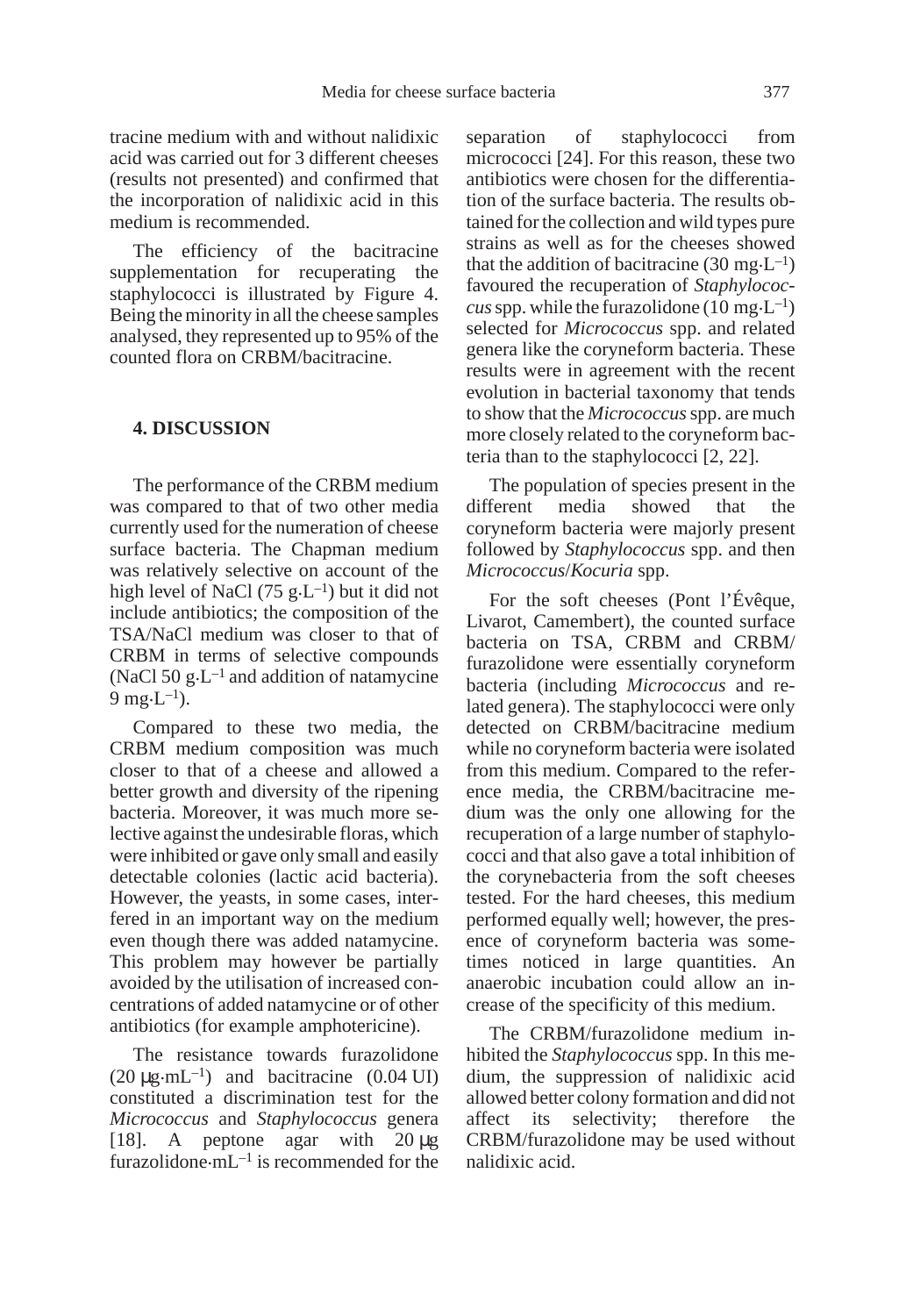On the contrary, concerning the CRBM/bacitracine medium, the addition of nalidixic acid is recommended. This difference in behaviour is not to be linked to the action of the 2 antibiotics which have no effect with Gram-negative bacteria. It is likely that this was due to competition events: the staphylococci being the minority, the undesirable floras were favoured.

In conclusion, the CRBM media appeared to be an interesting tool for studying the microbial ecology of surface bacteria present on cheeses. The CRBM media were not only more selective against undesirable floras than the Chapman and TSA/NaCl media but they also gave a better colony pigmentation thus allowing a better inventory of the population diversity.

In raw milk, the use of CRBM media allowed the recuperation of ripening bacteria even though they were clearly less dominant than in the food products. This can be of great interest for the study of milk biodiversity.

#### **ACKNOWLEDGEMENTS**

This research was accomplished in the frame of the ACTIA program (Association de Coordination Technique pour l'Industrie Agroalimentaire, Paris, France). The authors are indebted to Arilait Recherches (Paris, France) for constructive scientific discussions and financial support.

## **REFERENCES**

- [1] Accolas J.P., Melcion D., Vassal L., Étude de la flore superficielle des fromages de Gruyère et de Beaufort, in: Compte rendu du 20<sup>e</sup> congrès International de Laiterie, Paris, 1978, pp. 773–774.
- [2] Amiel C., Potentialités de la spectroscopie infrarouge à transformée de Fourier (IRTF) pour l'identification et la caractérisation de bactéries d'implication laitière, Thèse de doctorat de l'Université de Caen - Basse-Normandie, 2000, 140 p.
- [3] Baird Parker A.C., An improved diagnostic and selective medium for isolating coagulase positive *Staphylococci*, J. Appl. Bacteriol. 25 (1962) 12–19.
- [4] Bergère J.L., Tourneur C., Les bactéries de surface des fromages, in: Hermier J., Lenoir J., Weber F. (Eds.), Les groupes microbiens d'intérêt laitier, CEPIL, Paris, 1992, pp. 127– 163.
- [5] Chapman G.H., The significance of sodium chloride in studies of *Staphylococci*, J. Bacteriol. 50 (1945) 201–203.
- [6] Corroler D., Mangin I., Desmasures N., Gueguen M., An ecological study of lactococci isolated from raw milk in Camembert cheese registered designation of origin area, Appl. Environ. Microbiol. 64 (1998) 4729–4735.
- [7] Desmasures N., Mangin I., Corroler D., Gueguen M., Characterisation of lactococci isolated from raw milk produced in the Camembert region of Normandy, J. Appl. Microbiol. 85 (1998) 999–1005.
- [8] Ferchichi M., Production de méthane-thiol à partirdeL-méthioninepar*Brevibacteriumlinens* CNRZ918.Induction,caractérisation,naturedes systèmes enzymatiques, Thèse de docteur ès sciences, Université de Paris VII, 1984, 96 p.
- [9] Lecocq J., Interaction entre *Geotrichum candidum* et *B. linens*. Influence des facteurs intervenant en technologie fromagères, Thèse de docteur ès sciences, Université de Caen, 1991, 270 p.
- [10] Lenoir J., La flore microbienne du Camembert et son évolution au cours de la maturation, Lait 43 (1963) 262–271.
- [11] Mueller H.J., Hinton J., A protein free medium for primary isolation of *Gonococcus* and *Meningococcus*, Proc. Soc. Exp. Biol. Med. 48 (1941) 330–333.
- [12] Piton C., Évolution de la flore microbienne de surface de gruyère de Comté au cours de l'affinage, Lait 68 (1988) 419–433.
- [13] Richard J., Évolution de la flore microbienne à la surface des Camemberts fabriqués avec du lait cru, Lait 64 (1984) 496–520.
- [14] Richard J., Zadi H., Inventaire de la flore bactérienne dominante des Camemberts fabriquésavecdulaitcru, Lait 63(1983)25–42.
- [15] Richard J., Moller A.H., Gratadoux J.J., Rapid method for selecting appropriate solid media for the counting of aerobic microorganisms, J. Appl. Bacteriol. 54 (1983) 329–334.
- [16] Rosenow E.C., Studies on elective localization. Focal infection with special reference to oral septis, J. Dental Res. 1 (1919) 205–249.
- [17] Salama S.M., Musafija-Jeknic T., Sandine W.E., Giovannoni S. J., An ecological study of lactic acid bacteria: isolation of new strains of *Lactococcus*including*Lc.lactis*subsp.*cremoris*, J. Dairy Sci. 78 (1995) 1004–1017.